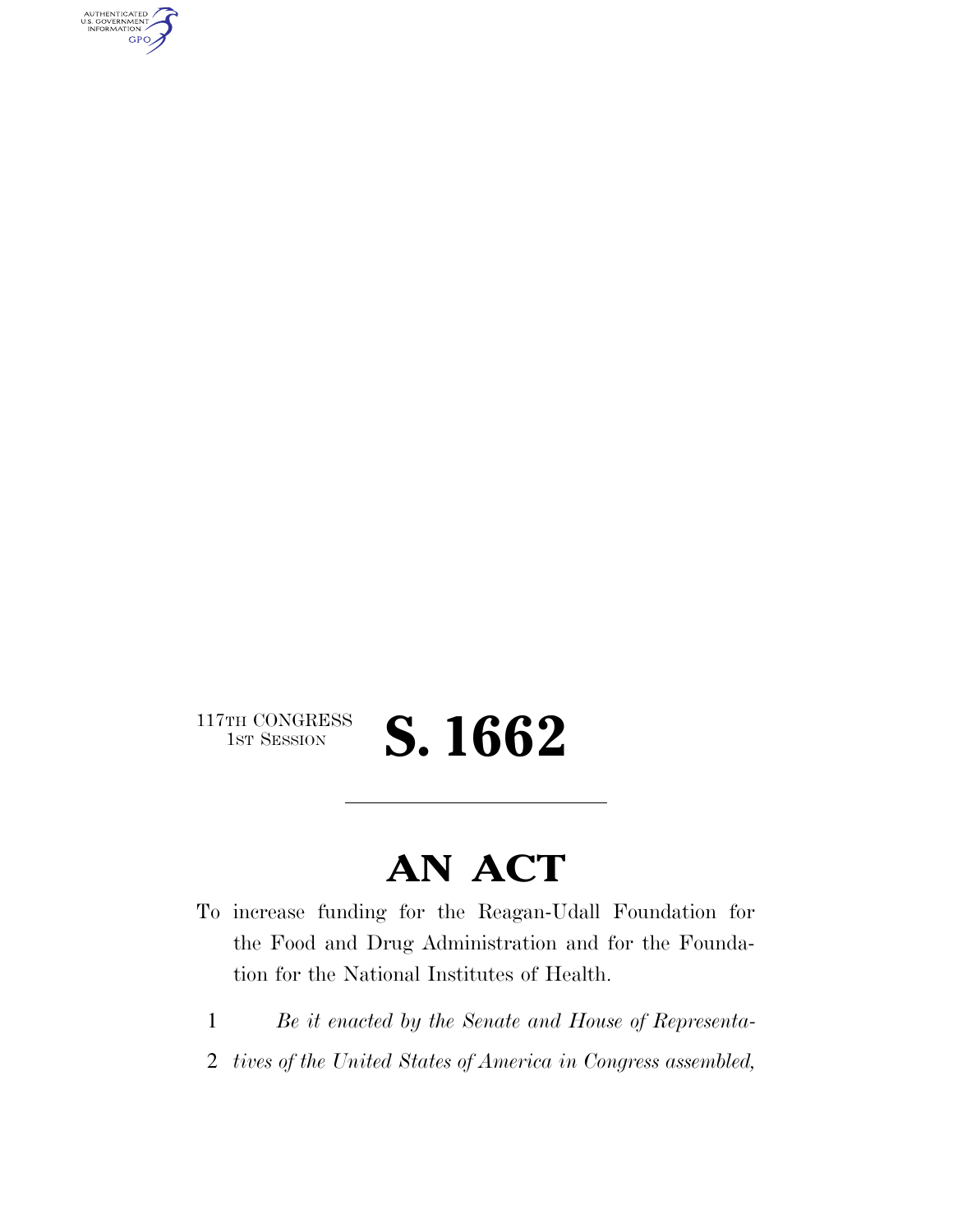## **SECTION 1. SHORT TITLE.**

 This Act may be cited as the ''Supporting the Foun- dation for the National Institutes of Health and the Reagan-Udall Foundation for the Food and Drug Admin-istration Act''.

## **SEC. 2. REAGAN-UDALL FOUNDATION AND FOUNDATION FOR THE NATIONAL INSTITUTES OF HEALTH.**

 (a) REAGAN-UDALL FOUNDATION FOR THE FOOD AND DRUG ADMINISTRATION.—Section 770(n) of the Federal Food, Drug, and Cosmetic Act (21 U.S.C.  $379d(d(n))$  is amended by striking "\$500,000 and not more than \$1,250,000'' and inserting ''\$1,250,000 and not more than \$5,000,000''.

 (b) FOUNDATION FOR THE NATIONAL INSTITUTES OF HEALTH.—Section 499(l) of the Public Health Service Act (42 U.S.C. 290b(l)) is amended by striking ''\$500,000 and not more than \$1,250,000'' and inserting ''\$1,250,000 and not more than \$5,000,000''.

> Passed the Senate June 24, 2021. Attest:

> > *Secretary.*